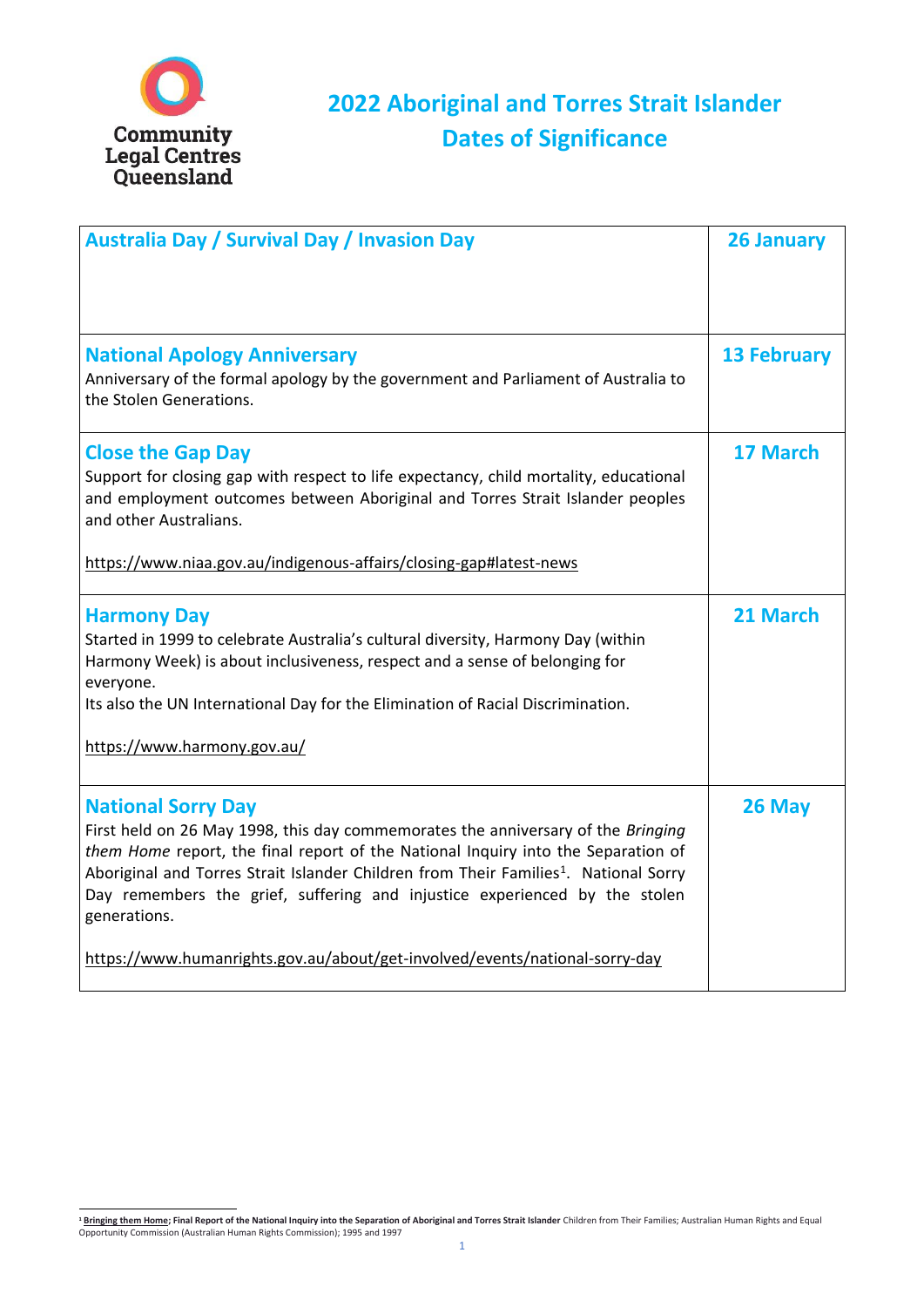2



## **2022 Aboriginal and Torres Strait Islander Dates of Significance**

| <b>1967 Referendum Anniversary</b><br>In 1967 over 90% of Australians voted in a Referendum to remove clauses from the<br>Australian Constitution which discriminated against Aboriginal and Torres Strait<br>Islander Australians. The Referendum also gave the Commonwealth Government<br>the power to make laws on behalf of Aboriginal and Torres Strait Islander people.                     | 27 May                                              |
|---------------------------------------------------------------------------------------------------------------------------------------------------------------------------------------------------------------------------------------------------------------------------------------------------------------------------------------------------------------------------------------------------|-----------------------------------------------------|
| <b>National Reconciliation Week</b><br>National Reconciliation Week celebrates the rich culture and history of the first<br>Australians. The week provides an opportunity to reflect on achievements so far and<br>the things which must still be done to achieve reconciliation.<br>https://www.reconciliation.org.au/national-reconciliation-week/                                              | $27$ May-<br>3 June                                 |
| <b>Mabo Day</b><br>The anniversary of the High Court of Australia's judgment in 1992 in the Mabo case,                                                                                                                                                                                                                                                                                            | <b>3 June</b>                                       |
| which overturned the legal fiction of Terra Nullius and recognised the existence of<br>native title in Australia for the first time.<br>https://www.reconciliation.org.au/commemorating-mabo-day/<br>https://aiatsis.gov.au/explore/articles/mabo-case                                                                                                                                            |                                                     |
| <b>Coming of the Light</b><br>The Coming of the Light is a holiday celebrated by Torres Strait Islanders on 1 July<br>each year. It recognises the adoption of Christianity through island communities<br>during the late nineteenth century.<br>https://www.qm.qld.gov.au/Find+out+about/Aboriginal+and+Torres+Strait+Islande<br>r+Cultures/Gatherings/Coming+of+the+Light+Torres+Strait+Islands | 1 July                                              |
| <b>NAIDOC Week</b><br>NAIDOC Week celebrations are held across Australia each July to celebrate the<br>history, culture and achievements of Aboriginal and Torres Strait Islander peoples.<br>NAIDOC is celebrated not only in Indigenous communities, but by Australians from                                                                                                                    | <b>3 - 10 July</b><br><b>2022 Theme:</b><br>Get Up! |

all walks of life. The week is a great opportunity to participate in a range of activities and to support your local Aboriginal and Torres Strait Islander community.

NAIDOC originally stood for 'National Aborigines and Islanders Day Observance Committee'. This committee was once responsible for organising national activities during NAIDOC Week and its acronym has since become the name of the week itself.

[https://www.naidoc.org.au](https://www.naidoc.org.au/)

*Stand Up! Show Up!*